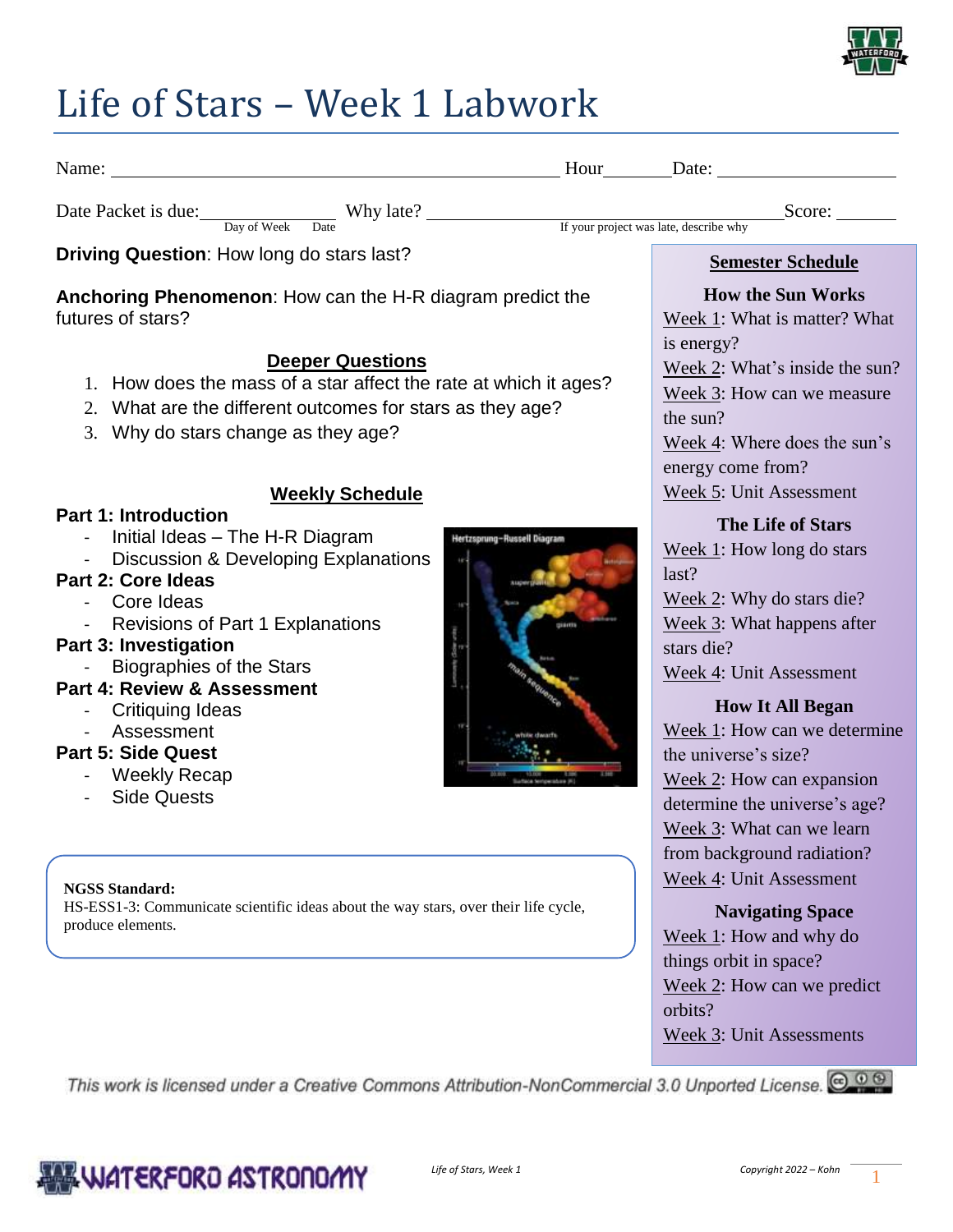

# Part 1: Initial Ideas About the H-R Diagram

**Overview:** In this activity, you will analyze the H-R Diagram to develop some initial ideas about the life cycle of stars.

**Directions**: Begin by answers the first questions on the next page. Try to reach a consensus. Next, individually interpret the graph below. Then work with your group to reach a consensus about the patterns and trends in this data and what conclusions they support.



Background: In the early 1900s, Hertzsprung and Russell graphed stars based on their internal temperature and luminosity. They also graphed stars based on their color (based on blackbody radiation) and their absolute magnitude (a star's standardized measure of size and brightness). Both are shown in the image here.

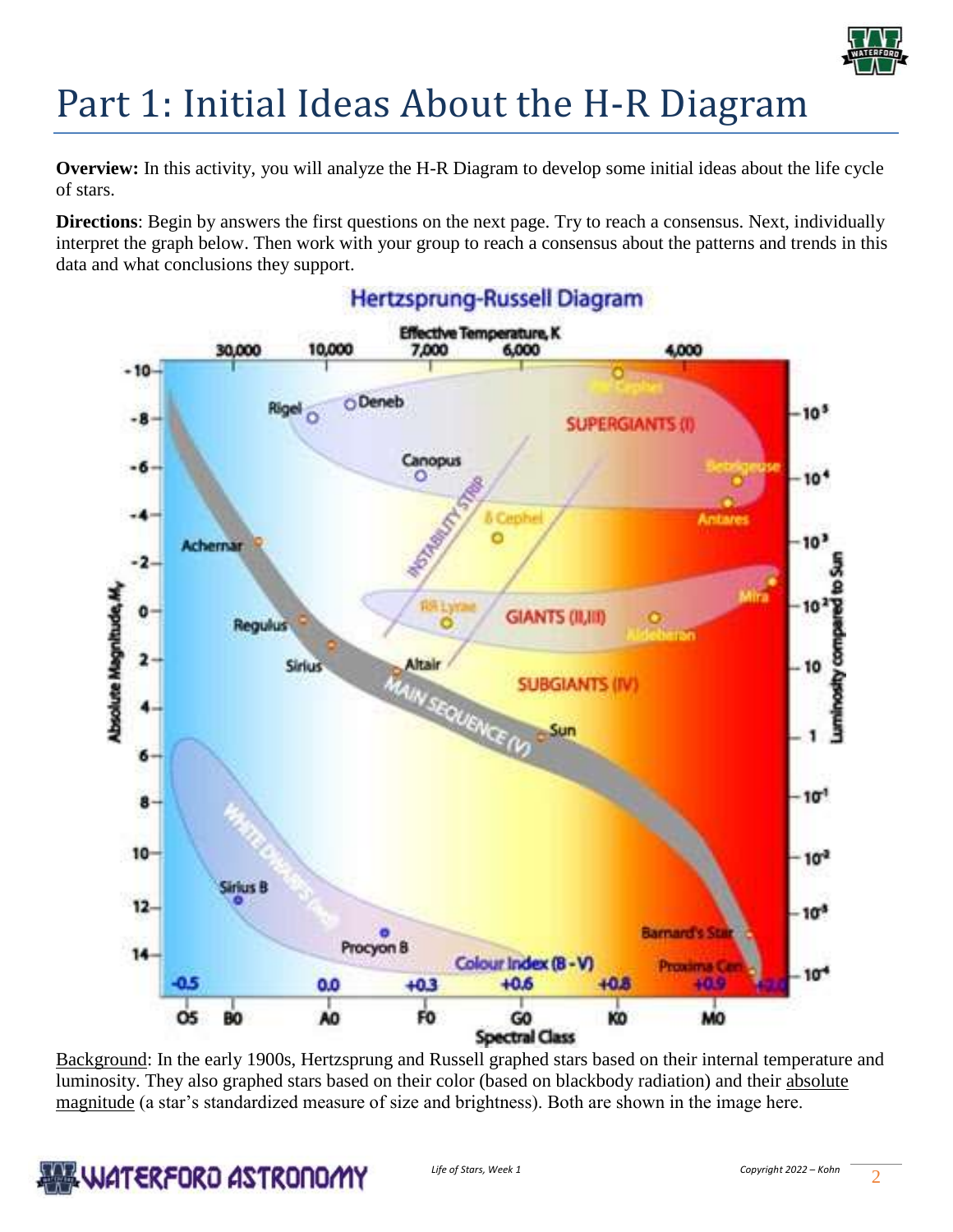

### **Questions**

- 1. Three students shared their ideas about what happens to stars over time. **Do you agree or disagree with each student's claim**?
	- a. Mike: "I think that stars stayed essentially the same since the Big Bang." Agree/ Disagree
	- b. Lucia: "I think that all stars go through the same stages over time and that most stars are at different points in the same life cycles." Agree / Disagree
	- c. Oscar: "I think that every star changes in different ways because each star has a unique size and elemental composition." Agree / Disagree
- 2. **Work in your small groups to discuss your ideas.** Try to identify how your ideas are similar or different. Then work as a team to decide as a group whether each statement is correct or incorrect (and why). Be prepared to present your ideas to the class.

**Videos**: Next, watch the following videos individually or as a class (based on your teacher's instructions) – <https://youtu.be/gT8WrjBEaHM>

**Data Dive**: On the previous page, you can see the H-R Diagram, which is an important tool for astronomers. Discuss the questions below as a team and then as a class. Only the last question needs a written response.

- 3. **Begin by individually attempting to make sense of this image**. What trends or patterns do you notice? How does this relate to any prior knowledge or experience that you have?
- 4. **Next, work in your teams to discuss your ideas**. Where do you agree? Where do you disagree? Can you use this data to reach agreement? Do others have prior knowledge/experience that could help?
- 5. **Based on this data, what is one conclusion that would be supported by this data?** 
	- a. How is this conclusion supported by this data?
	- b. What specifically suggests that your claim is accurate?
- 6. **Based on this data, what is a second conclusion that would be supported by this data?** 
	- a. How is this conclusion supported by this data?
	- b. What specifically suggests that your claim is accurate?
- 7. **Would you change any of your responses to the first question above?** (See Question #1 under *Initial Ideas*). Discuss as a team.
- 8. **What are ideas that most in the class agreed on**? Where did your ideas differ as a class?
- 9. **What conclusions can we draw from the patterns and trends in this graph? Does this seem to indicate anything about how stars age or how long they last?** Write down your initial explanation in the space below. Don't worry if you aren't completely sure! You will have opportuninites to revise.

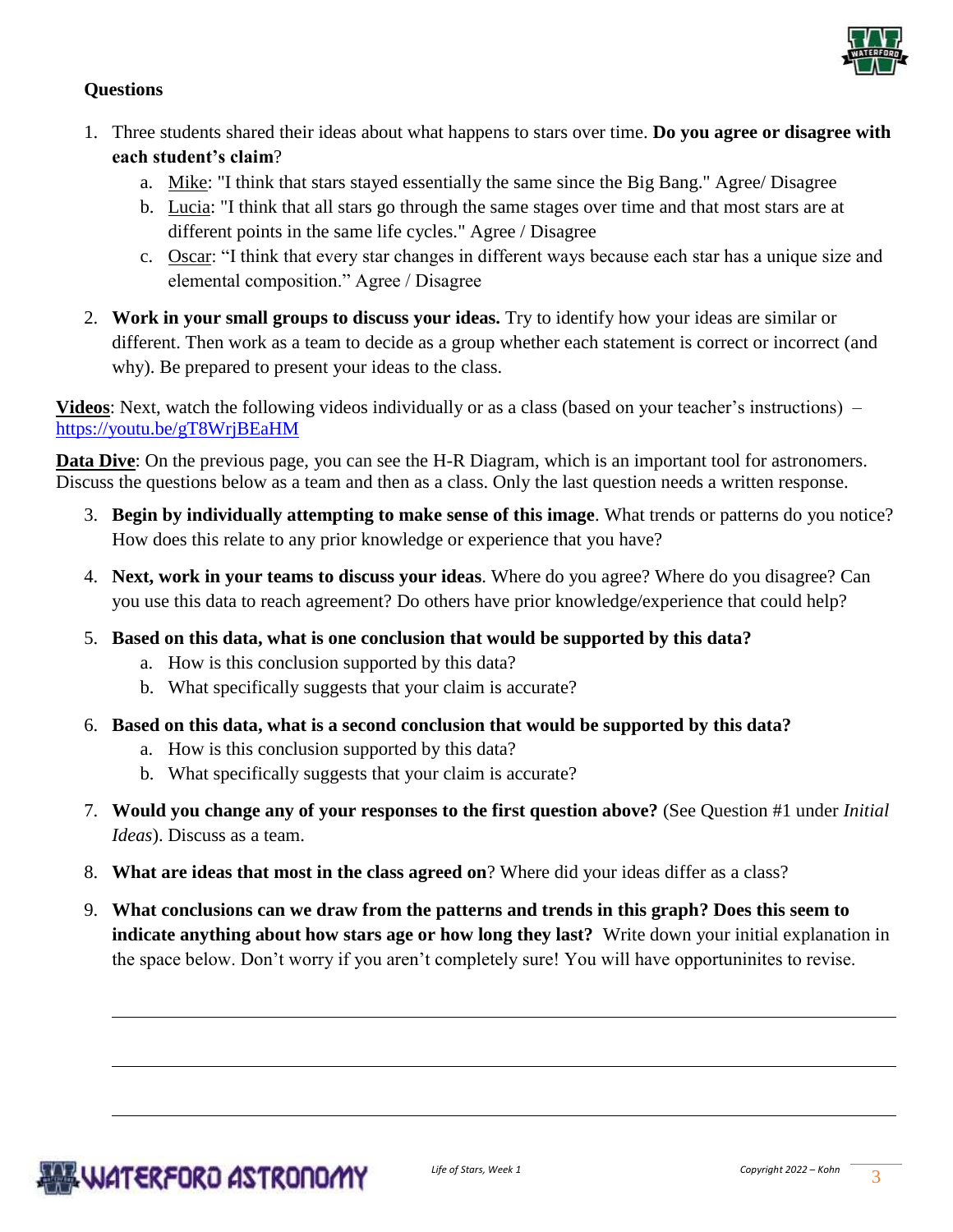

# Part 2: Core Ideas

**Overview**: In this activity, you will look at a short slideshow presentation. This will provide you with core ideas that will help you clarify your initial ideas. Your instructor will decide on how to implement this portion depending on your previous experience and capabilities with this content.

You will then work in small teams to answer the questions listed below. You should take notes in a notebook, on a dry erase board, or on scratch paper so that you are prepared to deliver your responses during the class discussion that will follow. *Note: your instructor may assign specific questions to your group if time is limited.* 

### **Core Ideas Presentation**: [https://bit.ly/WUHS-Astro-StarsW1a](https://bit.ly/WUHS-Astro-StarsW1)

### **Driving Questions**:

- 1. True or False: all stars go through a predictable life cycle. Explain.
- 2. How long do stars last? What determines the length of the life of a star?
- 3. Where do stars come from?
- 4. What kinds of information are plotted on the H-R Diagram?
- 5. How information can be determined by observing a star's position on the H-R Diagram?
- 6. Briefly summarize the three main regions (or evolutionary stages) of stars on the H-R Diagram.
- 7. What is the Main Sequence stage? For how long do stars stay in this phase?
- 8. How does a star's internal balance shift while it is in the Main Sequence stage?
- 9. What changes occur as a star goes from the Main Sequence stage to the Red Giant phase?
- 10. How do White Dwarfs form?
- 11. What is a planetary nebula? How is it different from the nebula from which stars form?
- 12. How is the life cycle of high-mass stars similar and different from that of low-mass stars?
- 13. In high-mass stars, nuclear fusion will continue until iron is formed. Why?
- 14. Briefly summarize the events that occur after a high-mass star enters the phase of gravitational collapse.
- 15. What is a supernova explosion? Why does it occur? How does this event relate to the heaviest elements?
- 16. Some high-mass stars form neutron stars; others form black holes. Why? What determines this outcome?
- 17. **Revising Explanations**: How does the H-R Diagram help us to understand how stars age and how long they last?

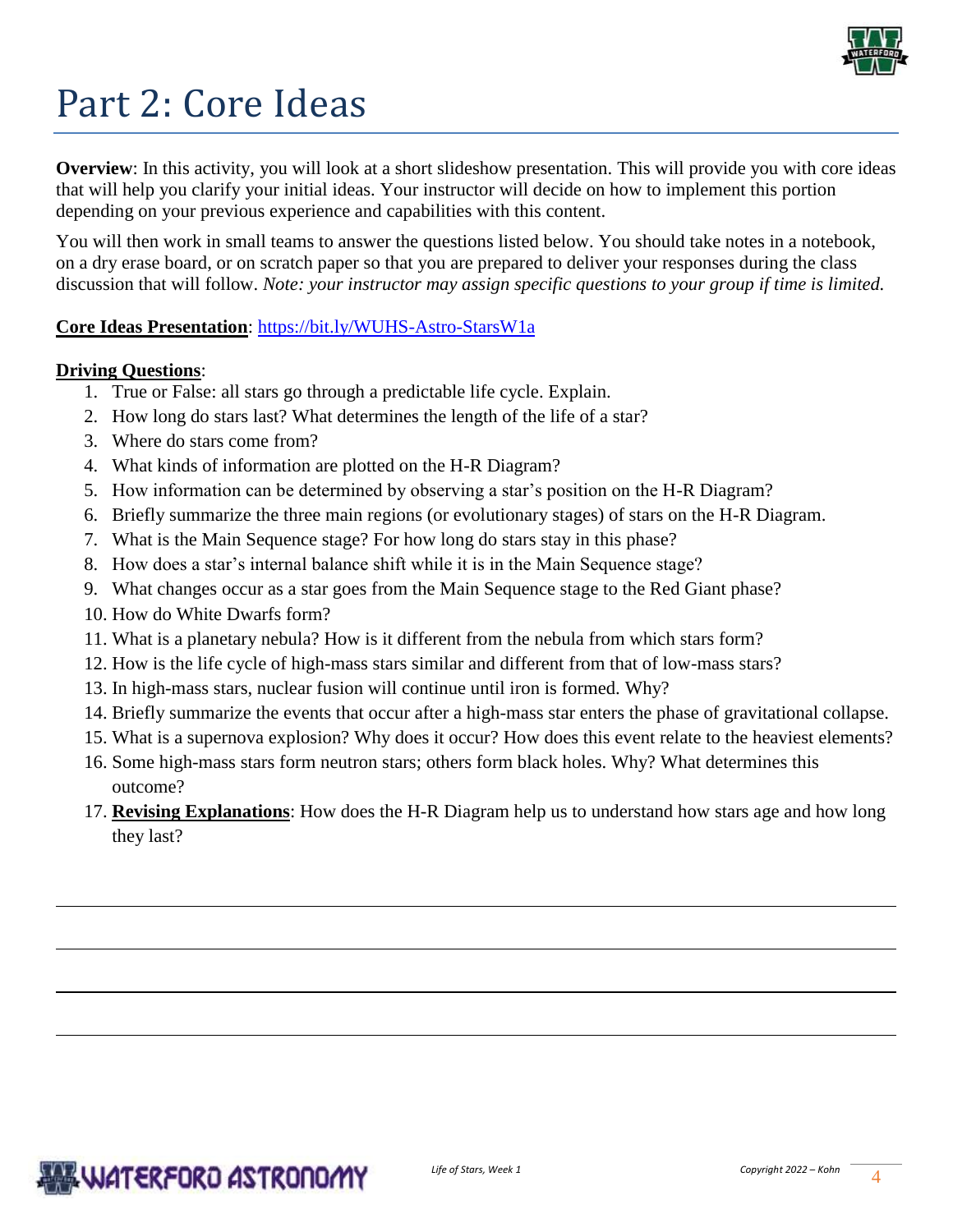

# Part 3: Investigation – Star Biographies

**Overview:** You will provide a summary of different stars of different masses at different stages in their life cycles as a means to better understand the life cycle of stars.

**Directions**: Select a star from each of the following categories: *main sequence, red giant, supergiant, and white dwarf*. Use a search engine to acquire information needed to answer the questions below. Create a presentation (such as PowerPoint or Google Slides) to present the information you find. Plan for roughly a slide per question. You should complete this work in teams of 3-4. *(Image Source: [Universe Review\)](https://universe-review.ca/I08-01-HRdiagram1.jpg)*

#### **Star Biography Questions**

- 1. Where is this star located? How close is it to earth? Is it visible in the night sky? Is it part of a constellation? (If so, explain which one)
- 2. How old is this star? How much longer will this star exist?
- 3. What is the size of this star?
- 4. What kind of fusion occurs in this star (e.g., hydrogen to helium)? How does this affect its appearance?
- 5. What will happen to this star over its lifetime? (e.g., white dwarf, neutron star, or black hole?)



**ALL WATERFORD ASTRONOMY**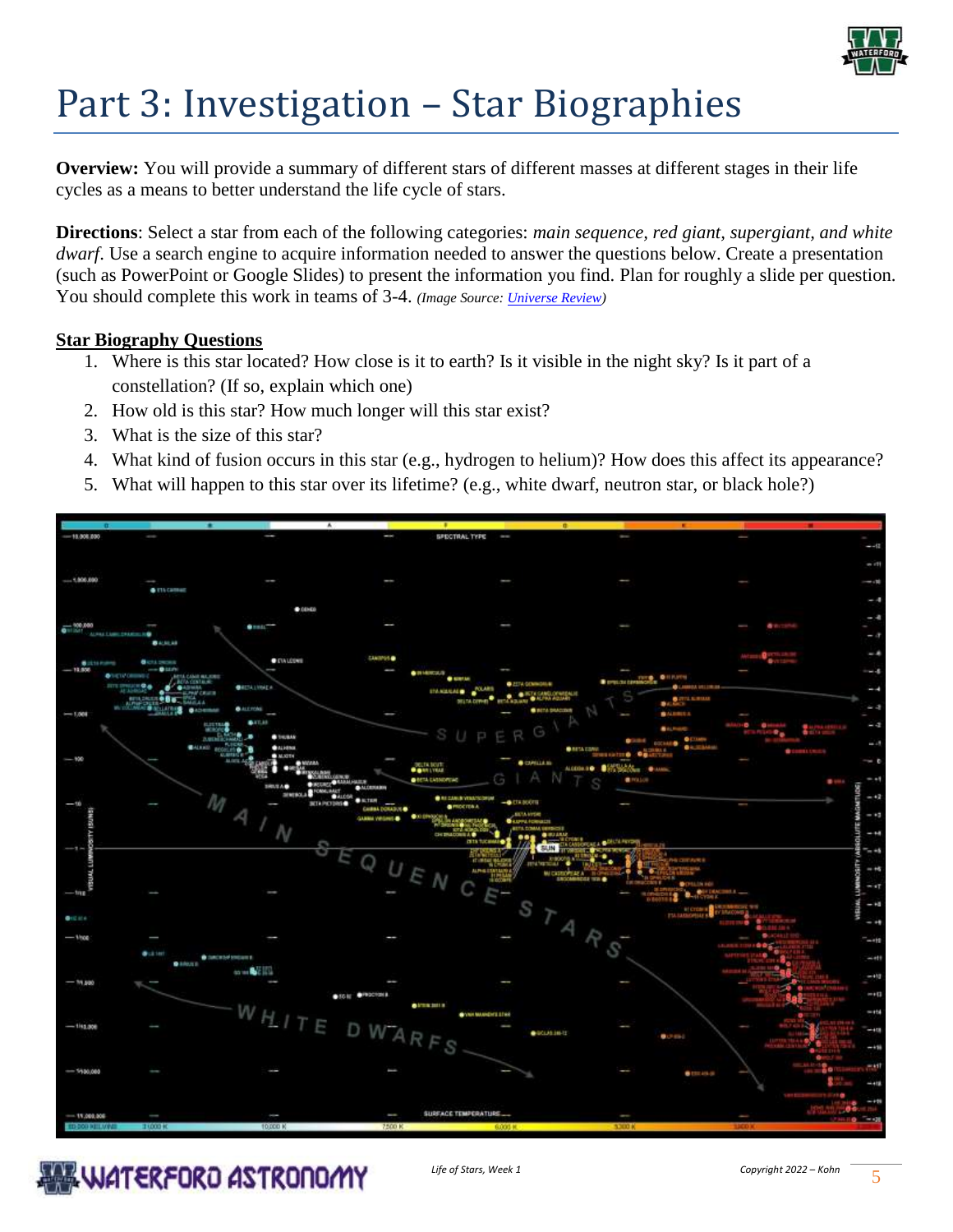

# Part 4: Review & Assessment

**Overview:** Rank each Driving Question in Part 2 as a 1 (*completely unsure*), 2 (*somewhat unsure*), or 3 (*completely sure*) based on your comprehension. Then work in teams to review each item and prepare a response. Next, write a final explanation below. You will conclude by completing a formative assessment.

**Revising Explanations**: How does the H-R Diagram help us to understand how stars age and how long they last?

# Part 5: Side Quest

**Overview:** For this activity, you will begin with a recap of the things that you learned in this packet. You will then identify topics related to astronomy that you personally find interesting to investigate more deeply over the remainder of the semester.

### **Weekly Recap (use a whiteboard, scratch paper, online document, etc.)**

- 1. Summarize everything that you have learned through this packet within your group. Try to identify the common themes, major ideas, and most important concepts from the content you have learned.
- 2. Is there anything that anyone still doesn't completely understand? Is there anything that anyone maybe disputes or disagrees with? Did anything seem particularly surprising or noteworthy?
- 3. What you think are the most important ideas and concepts that you have learned so far. Aim to have at least 5 or 6 ideas written down. It is ok to have more than this.

**Side Quest**: In this activity, you will begin to identify some topics related to astronomy to investigate more deeply over the course of the semester. Be prepared to discuss the following with your instructor.

- 1. Summarize the topic that you would like to investigate as your side quest.
- 2. Why did you choose this topic? Why do you find this topic interesting or intriguing?
- 3. What is your learning objective for this project? In other words, what do you want to learn and what do you want others to know by the time you finish your presentation?
- 4. Are you working alone or with a group? If in a group, how will you divide the work?
- 5. What is your strategy for developing a presentation? How will you effectively teach this topic?
- 6. Is this topic appropriate for the time available to you?
- 7. Are you excited about this topic? Is it something that is personally interesting to you?

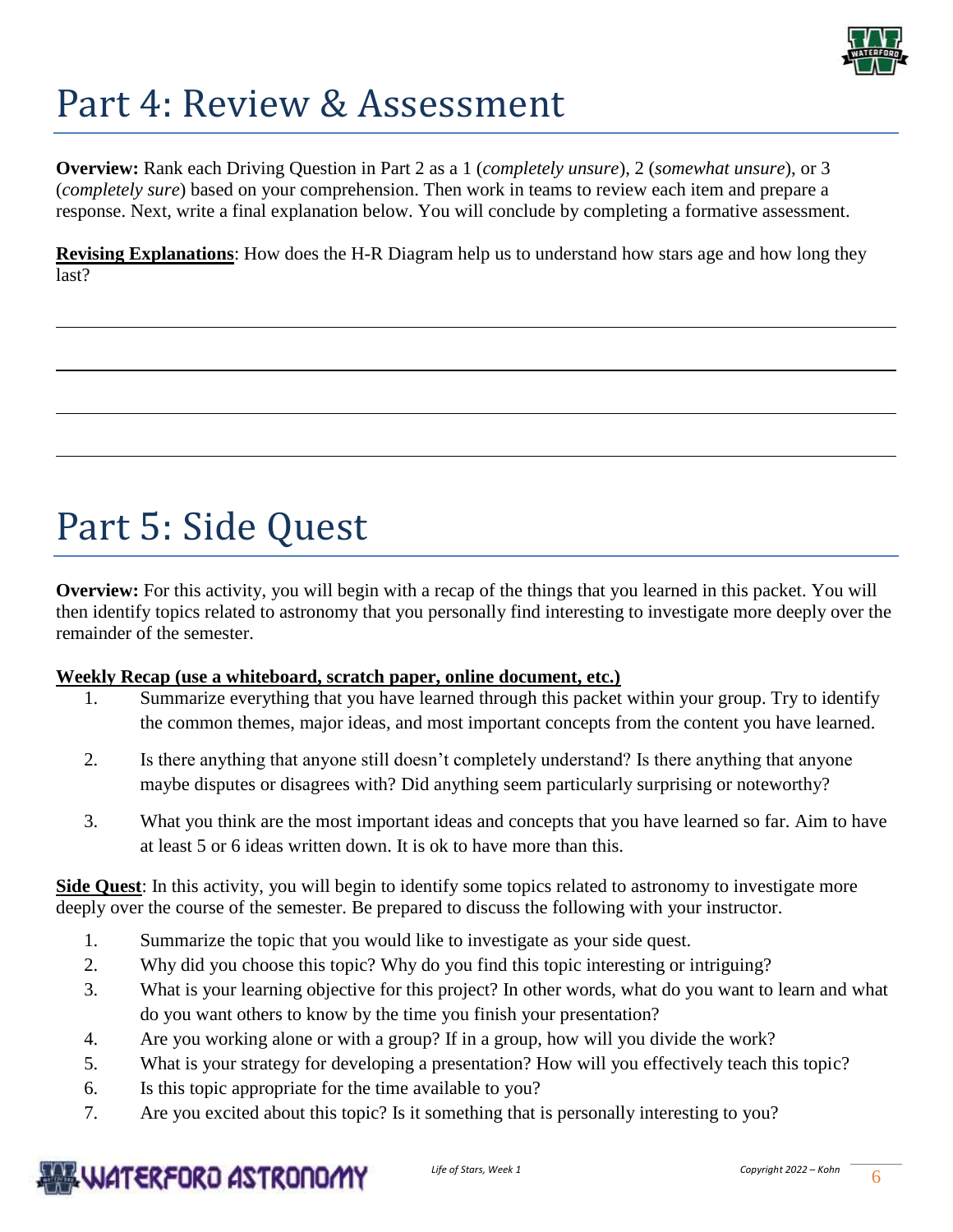

# Life of Stars – Week 1 Assessment

| Name. | Hour | Jate | .core <sup>.</sup><br>`` |  |
|-------|------|------|--------------------------|--|

**Directions**: This is an open-notes quiz. You should work with your assigned team to complete responses to the questions below. Each person should write the response to at least one question. Write your initials next to the answer(s) you wrote. Those who are not writing should collaborate to create the response that will be written.

1. Briefly summarize astronomers can know a star's internal structure and evolutionary stage simply by determining its position in the H-R diagram.

2. Summarize each of the main categories on the H-R diagram.

3. What is a Main Sequence star? How does a main sequence star's internal structure and outward appearance change as it ages?

*Initials:* 

*Initials:* 

*Initials:*